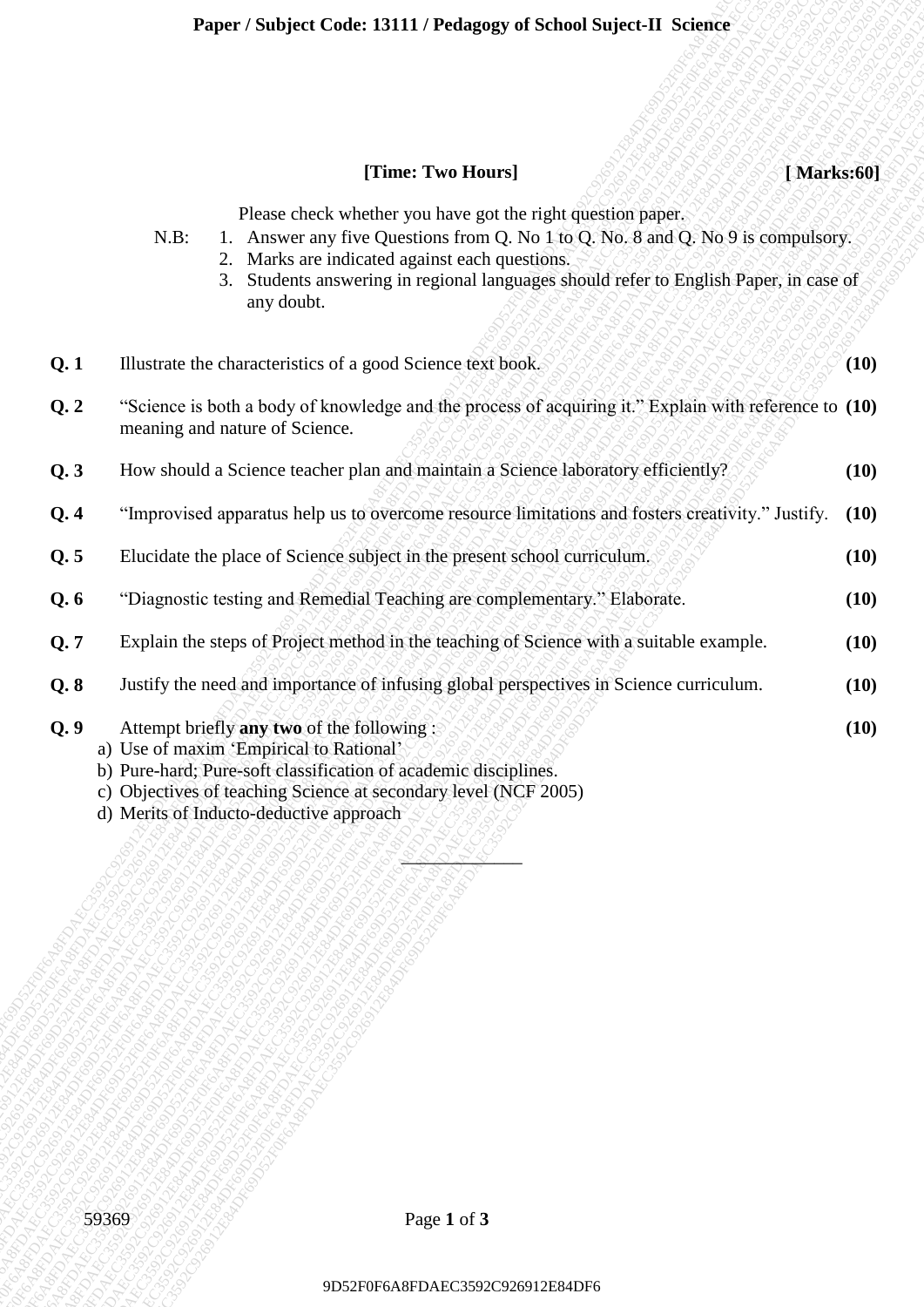## **Paper / Subject Code: 13111 / Pedagogy of School Suject-II Science**

# **[**वेळ**:** दोन तास**] [** गणु**:**६०**]**

## Please check whether you have got the right question paper. **मराठी रुपाांतर**

| वेळ: दोन तास]<br>Please check whether you have got the right question paper.<br>मराठी रुपांतर<br>चांगल्या विज्ञान पाठ्यपुस्तकाची गुणवैशिष्टये सोदाहरण स्पष्ट करा.<br>$\mathfrak{g}, \mathfrak{g}$<br>''विज्ञान हे ज्ञान संचय आणि ते साध्य करण्याची प्रक्रिया असे दोन्हीही आहे''. विज्ञानाचा अर्थ आणि त्याचे स्वरूप<br>प्र. २<br>या संदर्भात स्पष्ट करा.<br>विज्ञान शिक्षकाने विज्ञान प्रयोगशाळेचे नियोजन आणि परिरक्षण कार्यक्षमतेने कशा प्रकारे करावे?<br>प्र. ३<br>''सुधारित उपकरणे आपणांस संसाधन मर्यादांवर मात करण्यास सहाय्य करतात आणि सृजनशीलतेस वृद्धींगत<br>प्र. ४<br>करतात". समर्थन करा.<br>वर्तमान शालेय अभ्यासक्रमातील विज्ञान विषयाचे स्थान विशद करा.<br>प्र. ५<br>"निदानात्मक परिक्षण आणि उपचारात्मक अध्यापन परस्परांस पूरक आहेत". सविस्तर लिहा.<br>$\mathfrak{A}$ .<br>विज्ञान अध्यापनात प्रकल्प पद्धतीच्या पायऱ्या सोदाहरण स्पष्ट करा.<br>प्र. ७<br>विज्ञान अभ्यासक्रमांतर्गत वैश्विक परिप्रेक्ष्य बिंबविण्याची आवश्यकता आणि महत्व यांचे समर्थन करा.<br>$\overline{X}$ . $\zeta$<br>खालीलपैकी <b>कोणत्याही दोहोंवर</b> थोडक्यात लिहा.<br>$\mathfrak{R}$ . R<br>अ) अनुभवाकडून तर्काकडे या अध्यापन सूत्राचा उपयोग<br>ब) शैक्षणिक विद्याशाखांचे शुद्ध-मृदू व शुद्ध-कठीण वर्गीकरण<br>क) माध्यमिक स्तरावर विज्ञान अध्यापनाची उद्दिष्ट्ये (NCF २००५)<br>ड) उदगामी-अवगामी उपागमाचे गुण<br>Page 2 of 3<br>59369 | Paper / Subject Code: 13111 / Pedagogy of School Suject-II Science |      |
|-----------------------------------------------------------------------------------------------------------------------------------------------------------------------------------------------------------------------------------------------------------------------------------------------------------------------------------------------------------------------------------------------------------------------------------------------------------------------------------------------------------------------------------------------------------------------------------------------------------------------------------------------------------------------------------------------------------------------------------------------------------------------------------------------------------------------------------------------------------------------------------------------------------------------------------------------------------------------------------------------------------------------------------------------------------------------------------------------------------------------------------------------------------------------------------------------------------------------------------------------------------------------------------------------------------------------|--------------------------------------------------------------------|------|
| [ गुण:६०]                                                                                                                                                                                                                                                                                                                                                                                                                                                                                                                                                                                                                                                                                                                                                                                                                                                                                                                                                                                                                                                                                                                                                                                                                                                                                                             |                                                                    |      |
|                                                                                                                                                                                                                                                                                                                                                                                                                                                                                                                                                                                                                                                                                                                                                                                                                                                                                                                                                                                                                                                                                                                                                                                                                                                                                                                       |                                                                    |      |
|                                                                                                                                                                                                                                                                                                                                                                                                                                                                                                                                                                                                                                                                                                                                                                                                                                                                                                                                                                                                                                                                                                                                                                                                                                                                                                                       |                                                                    |      |
|                                                                                                                                                                                                                                                                                                                                                                                                                                                                                                                                                                                                                                                                                                                                                                                                                                                                                                                                                                                                                                                                                                                                                                                                                                                                                                                       |                                                                    | (8)  |
|                                                                                                                                                                                                                                                                                                                                                                                                                                                                                                                                                                                                                                                                                                                                                                                                                                                                                                                                                                                                                                                                                                                                                                                                                                                                                                                       |                                                                    | (30) |
|                                                                                                                                                                                                                                                                                                                                                                                                                                                                                                                                                                                                                                                                                                                                                                                                                                                                                                                                                                                                                                                                                                                                                                                                                                                                                                                       |                                                                    | (30) |
|                                                                                                                                                                                                                                                                                                                                                                                                                                                                                                                                                                                                                                                                                                                                                                                                                                                                                                                                                                                                                                                                                                                                                                                                                                                                                                                       |                                                                    | (8)  |
|                                                                                                                                                                                                                                                                                                                                                                                                                                                                                                                                                                                                                                                                                                                                                                                                                                                                                                                                                                                                                                                                                                                                                                                                                                                                                                                       |                                                                    | (80) |
|                                                                                                                                                                                                                                                                                                                                                                                                                                                                                                                                                                                                                                                                                                                                                                                                                                                                                                                                                                                                                                                                                                                                                                                                                                                                                                                       |                                                                    | (80) |
|                                                                                                                                                                                                                                                                                                                                                                                                                                                                                                                                                                                                                                                                                                                                                                                                                                                                                                                                                                                                                                                                                                                                                                                                                                                                                                                       |                                                                    | (30) |
|                                                                                                                                                                                                                                                                                                                                                                                                                                                                                                                                                                                                                                                                                                                                                                                                                                                                                                                                                                                                                                                                                                                                                                                                                                                                                                                       |                                                                    | (8)  |
|                                                                                                                                                                                                                                                                                                                                                                                                                                                                                                                                                                                                                                                                                                                                                                                                                                                                                                                                                                                                                                                                                                                                                                                                                                                                                                                       |                                                                    | (30) |
|                                                                                                                                                                                                                                                                                                                                                                                                                                                                                                                                                                                                                                                                                                                                                                                                                                                                                                                                                                                                                                                                                                                                                                                                                                                                                                                       |                                                                    |      |
|                                                                                                                                                                                                                                                                                                                                                                                                                                                                                                                                                                                                                                                                                                                                                                                                                                                                                                                                                                                                                                                                                                                                                                                                                                                                                                                       |                                                                    |      |
|                                                                                                                                                                                                                                                                                                                                                                                                                                                                                                                                                                                                                                                                                                                                                                                                                                                                                                                                                                                                                                                                                                                                                                                                                                                                                                                       |                                                                    |      |